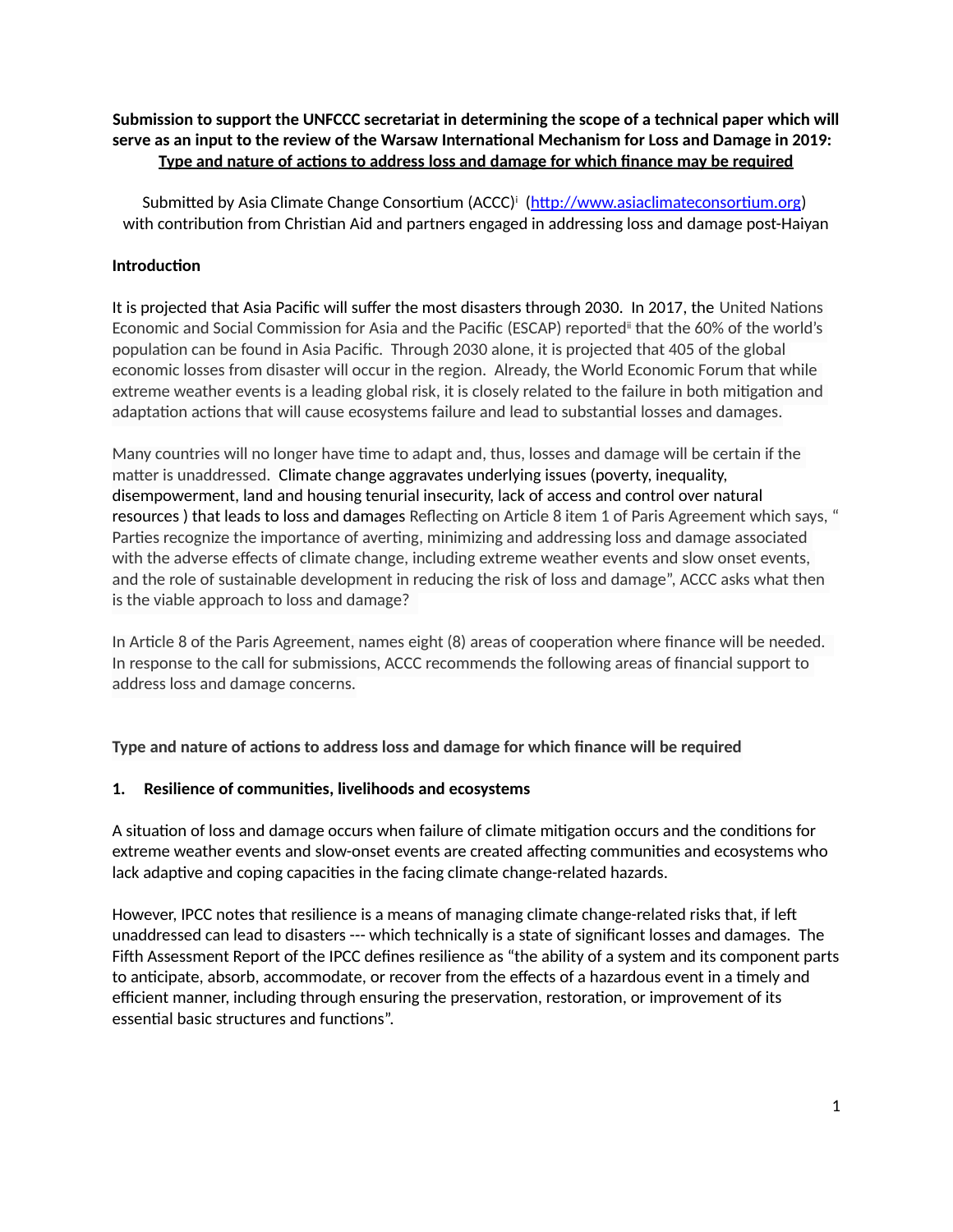Thus, the authors of this document recommend that significant investment in resilience of communities, livelihoods and ecosystems are vital in averting loss and damage especially for those who no longer have time to adapt and whose adaptation preparations may not be sufficient to withstand the force of the hazards. However, we also recommend that as resilience also covers capacities to recover from impacts of a climate change-related event, the loss and damage mechanism must provide finance for the recovery of communities and ecosystems. Among the resilience interventions that will need to be financed are the following:

# **1.1 Anticipatory actions for resilience**

- 1.1.1 End-to-end early warning system for early action against slow and rapid onset events;
- 1.1.2 Contingency measures and pre-emptive evacuation in geographically isolated areas;
- 1.1.3 Integrated risk assessment, data management including setting up the registry of at-risk populations, data sharing and communication;
- 1.1.4 Ecosystems-based preparedness measures among communities and countries
- 1.1.5 Land-use planning informed by climate-related risk assessments
- 1.1.6 Acquisition of and investing on safer lands for settlement and on climate-resilient infrastructures for temporary and transitional shelter needs;
- 1.1.7 Multi-stakeholder but community-led and managed approach to the development of safe settlements
- 1.1.8 Innovations leading to resilience particularly in livelihoods, social cohesion food and water systems, ecosystems and infrastructure
- 1.1.9 Development of locally-led response preparedness measures to ensure immediate action, upon impact of climate-related hazards, and avoid cascading disasters that lead to further losses and damages
- 1.1.10 Planning for the continuity of essential service delivery, business and markets
- 1.1.11 Risk transfer mechanisms that specifically address climate change-related risks rather than impacts to allow early action avoid loss and damage

## **1.2 Actions that will enable communities to absorb unavoidable climate hazards**

- 1.2.1 Invest in building social capital and cohesion in all communities not only among the most vulnerable and the geographically-isolated areas but also among highly dense settlements but where social capital is low;
- 1.2.2 Enhancement of primary, secondary and tertiary health care services especially in areas with highly vulnerable populations to reduce susceptibility to climate change associated hazards;
- 1.2.3 Develop climate-resilient infrastructures especially those that are needed to deliver essential services and provide temporary safe shelters where needed;
- 1.2.4 Enhance resilience of food systems, water systems and ecosystems to ensure food and water security and secure livelihood assets;
- 1.2.5 And as IPCC AR 5 recommends, finance initiatives that address multi-dimensional inequalities and, to add, addressing the need for social protection that enhance capacities and reduce dependencies and vulnerabilities
- 1.2.6 Inclusion of marginalized and undocumented sectors in capacity building measures to address vulnerabilities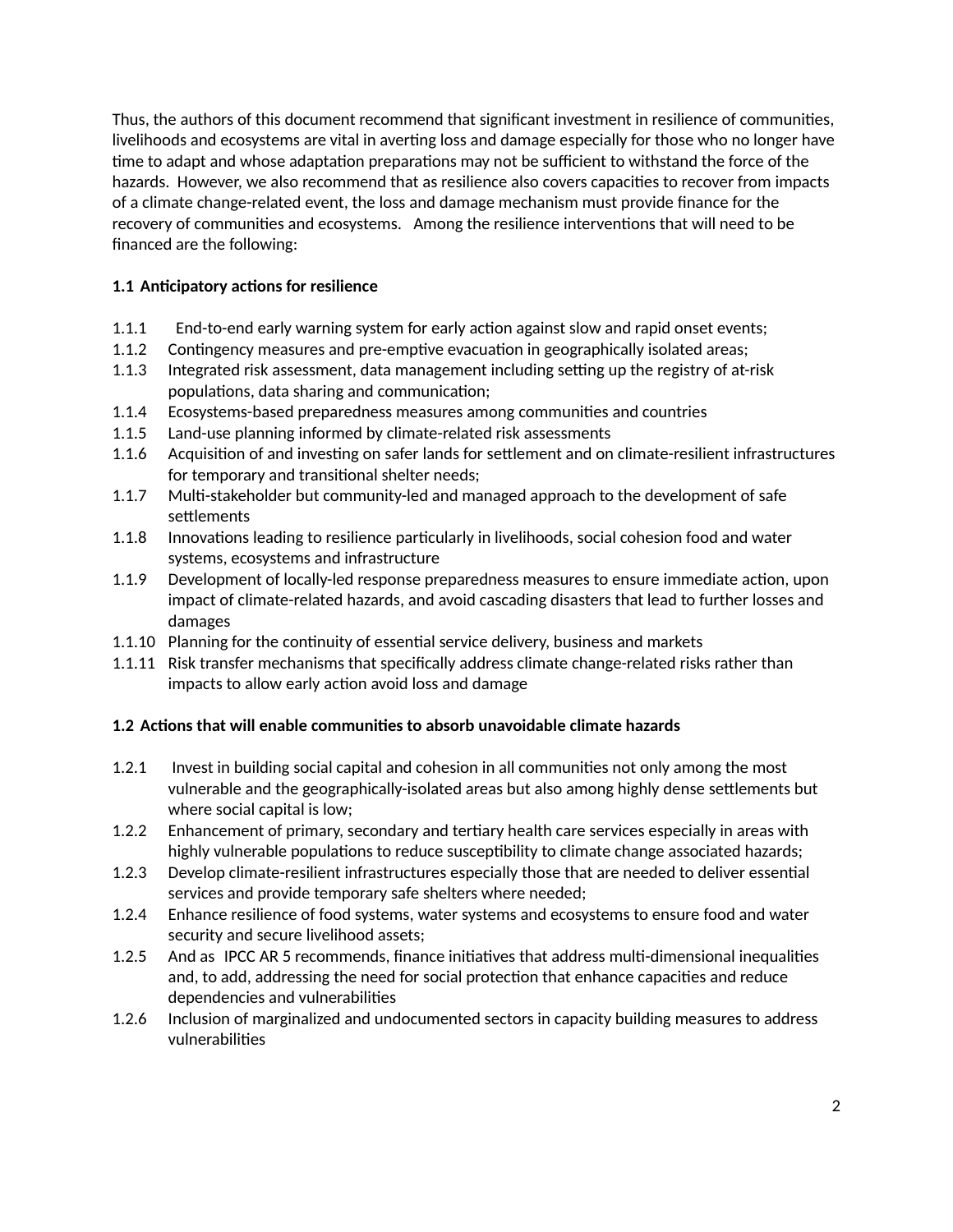# **1.3 Actions that will help communities recover from impacts of climate change-related events**

- 1.3.1 Pre-disaster recovery planning at the local, national, and regional levels that become essential part of development planning of governments at all levels;
- 1.3.2 Recovery measures that promote co-benefits in mitigation, adaptation and resilience in the recovery process;
- 1.3.3 Multi-stakeholder yet community-lead and managed ecosystems restoration: The case of Haiyan in the Philippines saw the destruction of vital coastal and marine ecosystems as well as terrestrial farming ecosystems. Failure to restore those ecosystems will have devastating impacts in livelihoods and will encourage displacement;
- 1.3.4 Asset restoration: shelter and livelihood assets in particular
- 1.3.5 Transformative restoration of ecosystems, settlements, livelihoods, markets that address both mitigation and adaptation needs and honors just transformation processes;
- 1.3.6 Risk insurance coverage specifically for the most vulnerable sectors who are most-at-risk and often times excluded from risk insurance or unable to pay for high insurance premiums because of their risk status;
- 1.3.7 Safe, secure and acceptable settlements for displaced populations;
- 1.3.8 Psycho-social support and health care honoring following loss and damage

#### **2 Non-economic losses and damages (NELD)**

There will be losses and damages that are, for certain, not based on physical nor economic assets. Dedicated financing will have to be set aside for these concerns that are vital to human survival and wellbeing:

#### **2.1 Restoration of human dignity**

- 2.1.1 Legal support for the restoration of identity many of those who suffer loss and damage will have lost their basic identification records as citizens of States, thus, unable to secure services, assistance, recognition from their own governments;
- 2.1.2 Shelter, clothing, food, service deliver that befit the status of human beings worthy of respect and honor consistent with Core Humanitarian Standards;
- **2.2 Multi-stakeholder and community-owned restoration of cultural and historical artifacts vital to the identities of peoples and communities;**
- **2.3 Support for community-led, determined and owned activities facilitating the restoration of social capital and promoting social cohesion;**
- **2.4 Social protection coverage for those displaced ;**
- **2.5 Protection of the basic human rights of those in caught in climate-induced migration and support rights-claiming initiatives;**
- **2.6 Mainstream NELD the preparation of the National Communications**
- **2.7 Create a Centre for NELD Research, Documentation and Advice**
- **3 The UNFCCC Conference of Parties through the review of the Warsaw International Mechanism for Loss and Damage in 2019 must consider investing in the Architecture to Finance Loss and Damage at the global, regional and national levels without prejudice to climate justice . Specifically,**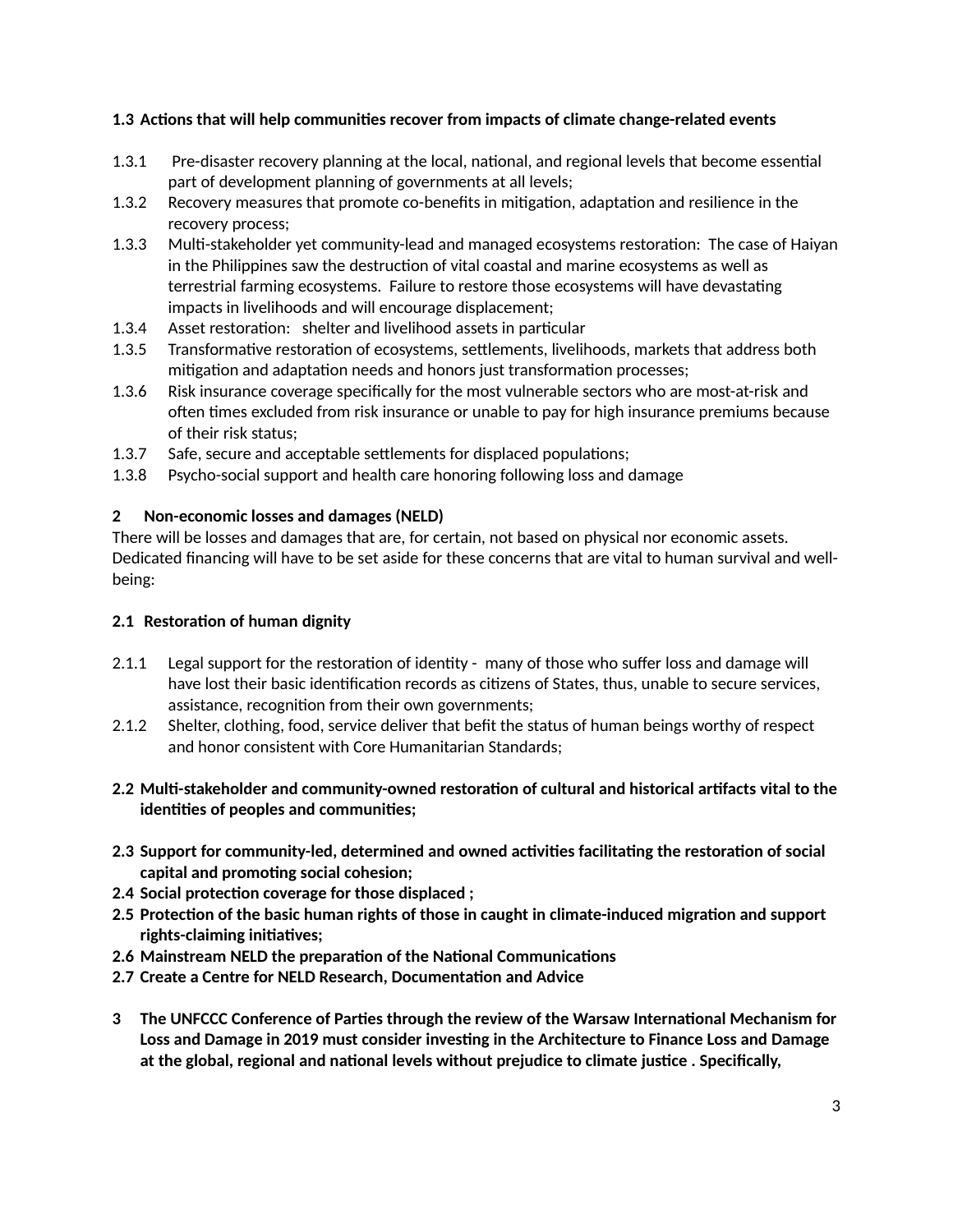- 3.1 Invest in setting up a Global Fund to address Loss and Damage of the climate affected communities in vulnerable countries and regions;
- 3.2 Promote the inclusion of measures addressing climate change-related loss and damage in emergency and social safety net programmes of the governments
- 3.3 Provide support for the setting up of institutional and policy frameworks that will accommodate financial support and/or generate/mobilize resources to address loss and damage at the national , regional and global levels and facilitates coherent, effective and efficient implementation
- 3.3.1 Initiate national level mechanisms to collect data/information on both economic and noneconomic loss and damages including measures to address them;
- 3.3.2 Legislate the formulation of a Strategic Framework and Action and Financial Plan addressing structural and non-structural components of loss and damage;
- 3.3.3 Developing standard tools and methods for identifying, monitoring, and assessing different noneconomic losses and damages considering the challenges of direct and indirect impacts